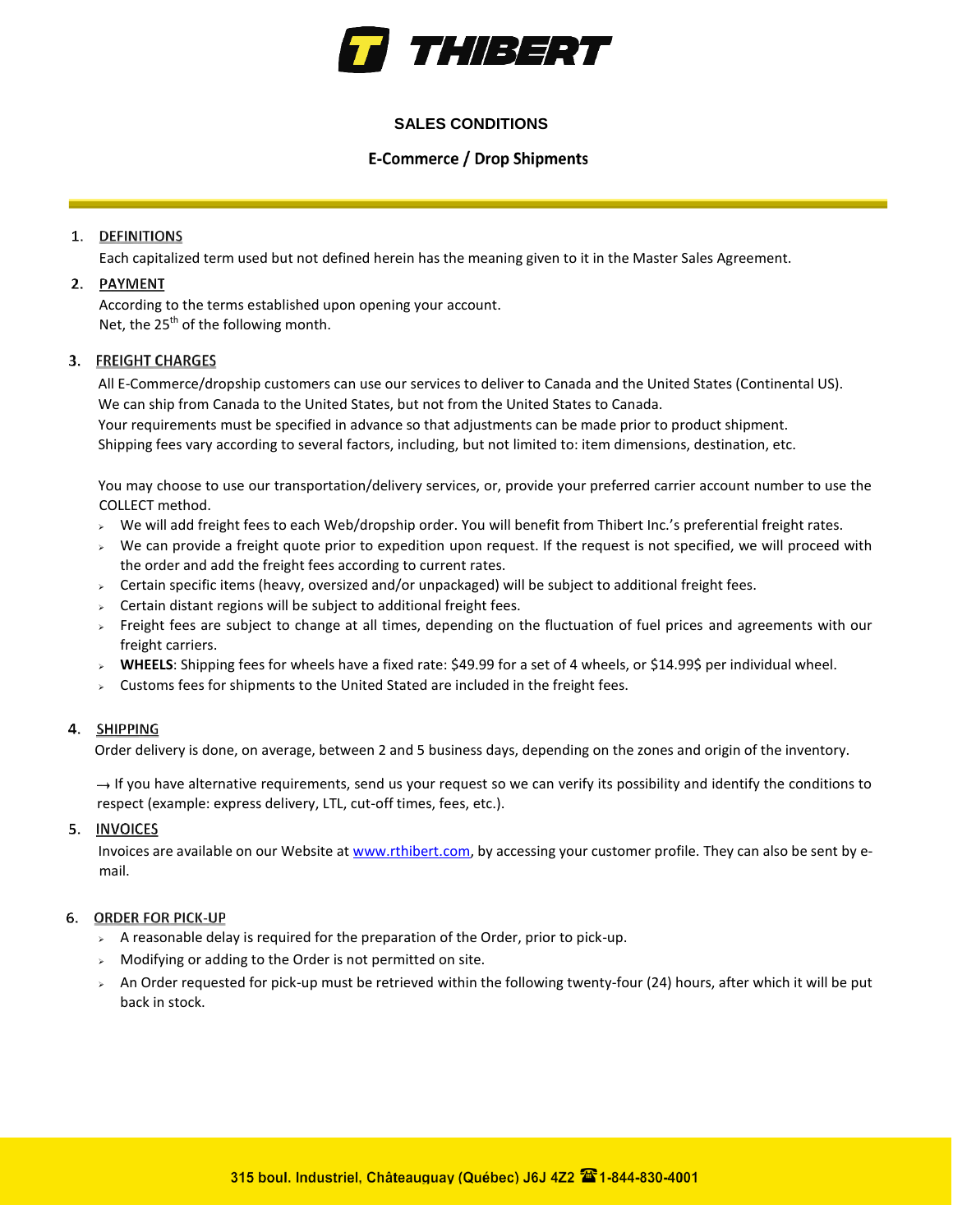

# **SALES CONDITIONS**

### 7. PRICES AND SALE CONDITIONS

**Prices and conditions of sale are subject to change at any time, without notice.**

# 8. LOST, MISSING OR DAMAGED GOODS

- $>$  The recipient is responsible for carefully inspecting each item upon receipt of an order.
- $>$  All claims for lost, missing or damaged merchandise must be reported the Web Sales Agents within 5 business days, following receipt of the order.
- *\* Please note that in no event will a service carrier accept a claim for lost or damaged goods, if received beyond ten (10) days of delivery.*

# 9. PAYMENT

- A Customer with an unpaid invoice past the 25<sup>th</sup> of the following month from its date of issue, will automatically be denied shipment of any new Order until payment has been received in full.
- All «NSF» cheques or returned payments will be subject to a \$25.00 administrative fee.
- Overdue accounts are subject to a two percent (2%) monthly finance charge, twenty-four percent (24%) yearly.
- Returned merchandise, accepted and authorized by Thibert, in resolution of a past due amount, will be subject to a twenty-five percent (25%) handling charge.

#### **10. GENERAL RETURN CONDITIONS**

- Product returns must be preauthorized by Thibert.
- Purchased products cannot be returned after 2 months following said purchase.
- A *Return Goods Authorization* number (« RGA ») is required in order to return Product.
- An RGA can be obtained online [at www.rthibert.com](http://www.rthibert.com/) [or](http://www.rthibert.com/) by submitting a request by email to your Web Sales Agent.
- $>$  The original bill of sale, order number and detailed reason of return must be supplied to obtain an RGA number.
- The RGA confirmation provided by Thibert must be sent with the Product being returned.
- $\rightarrow$  Thibert can request pictures and/or that the Product be inspected locally, prior to issuing an RGA number.
- Thibert will inspect all Product that is returned and will reserve the right, in its sole discretion, to refuse a return that does not satisfy the return criteria.
- $\rightarrow$  Upon receiving an RGA confirmation, the Customer has ten (10) business days to return the Product to Thibert after which, the RGA will be annulled.
- $\rightarrow$  Any non-authorized return or return without an RGA, will not be reimbursed until we have the required information to respect our regular procedure. A ten percent (10%) handling fee will be applied for non-respect of the procedure.
- $>$  Thibert reserves the right to accept an unauthorized Product return, and will administer a ten percent (10%) handling fee to do so.
- If Thibert is at fault, we will supply prepaid freight labels so items can be returned to our warehouse.
- $\frac{1}{2}$  If the customer or the recipient is at fault, freight fee will be at your expense.
- No refunds; credit to account only.
- Product must be returned to the following Thibert warehouse, according to the Customer's location: